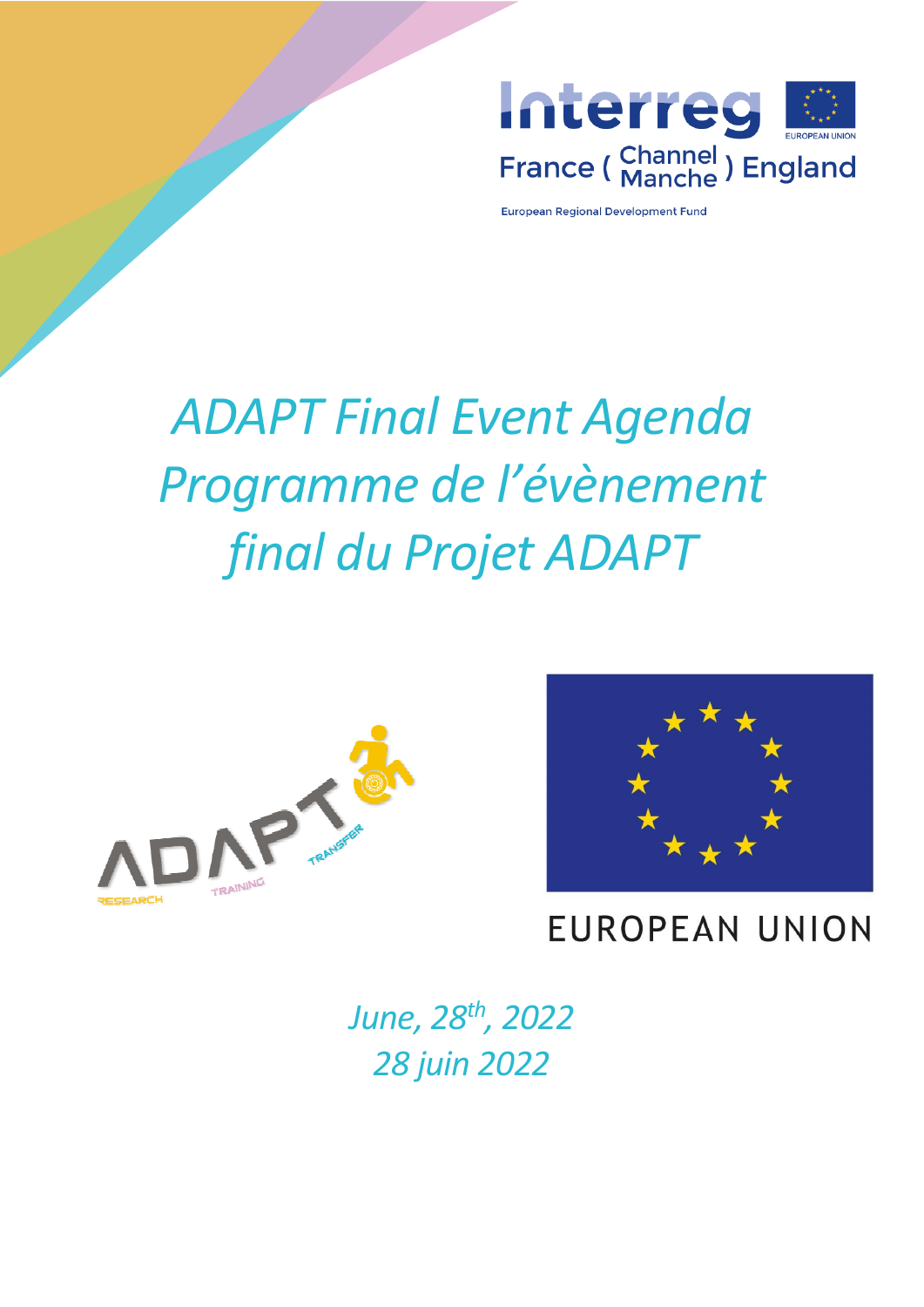



**EUROPEAN UNION** 

# *ESIGELEC Rouen : 28 juin 2022*

# **9h30-10h30: Accueil Café 10h30-11h30: Présentation ADAPT (Amphi Robert Vallée - [Link](https://teams.microsoft.com/dl/launcher/launcher.html?url=%2F_%23%2Fl%2Fmeetup-join%2F19%3Ameeting_MjQ0ODNkOTctNWU1Yi00NDUzLWIxNTgtZWU0OGNiNWMwMGUy%40thread.v2%2F0%3Fcontext%3D%257b%2522Tid%2522%253a%2522371cb156-9558-4286-a3cd-3059699b890c%2522%252c%2522Oid%2522%253a%2522e00f3efa-a490-4ef6-8857-648b96a7805b%2522%257d%26anon%3Dtrue&type=meetup-join&deeplinkId=d2bda378-01e3-4f14-b3f8-462cc0947079&directDl=true&msLaunch=true&enableMobilePage=true&suppressPrompt=true))**

- 10h30-10h40 : Mot d'accueil : Pr. A. Ghazel (Directeur Recherche et Développement et Directeur IRSEEM)
- 10h40-10h50 : Mots du Secrétariat Conjoint INTERREG VA : N. Williams (Chargé de missions finances et évaluation)
- 10h50-11h30 : Synthèse ADAPT : R. Khemmar (Chef de Projet ADAPT)
	- o Synthèse WP#T1 : M. Babel
	- o Synthèse WP#T2 : F. Morbidi
	- o Synthèse WP#T3 : E. Hatzidimitriadou
	- o Synthèse WP#T4 : S. Blamey

# **11h30-12h15 : Pause-Café (Démonstrations Vidéos – Amphi Robert Vallée - [Link\)](https://teams.microsoft.com/dl/launcher/launcher.html?url=%2F_%23%2Fl%2Fmeetup-join%2F19%3Ameeting_MjQ0ODNkOTctNWU1Yi00NDUzLWIxNTgtZWU0OGNiNWMwMGUy%40thread.v2%2F0%3Fcontext%3D%257b%2522Tid%2522%253a%2522371cb156-9558-4286-a3cd-3059699b890c%2522%252c%2522Oid%2522%253a%2522e00f3efa-a490-4ef6-8857-648b96a7805b%2522%257d%26anon%3Dtrue&type=meetup-join&deeplinkId=d2bda378-01e3-4f14-b3f8-462cc0947079&directDl=true&msLaunch=true&enableMobilePage=true&suppressPrompt=true)**

- Présentation des résultats et démonstrations vidéos
- Vidéos T1, T2, T3, T4, M et C

- Diffusion de photos et vidéos en boucle (Salle Visioconférence ESIGELEC et UoK)

# **12h15-13h30 : Pause Déjeuner (Démonstrations Vidéos – Amphi Robert Vallée - [Link\)](https://teams.microsoft.com/dl/launcher/launcher.html?url=%2F_%23%2Fl%2Fmeetup-join%2F19%3Ameeting_MjQ0ODNkOTctNWU1Yi00NDUzLWIxNTgtZWU0OGNiNWMwMGUy%40thread.v2%2F0%3Fcontext%3D%257b%2522Tid%2522%253a%2522371cb156-9558-4286-a3cd-3059699b890c%2522%252c%2522Oid%2522%253a%2522e00f3efa-a490-4ef6-8857-648b96a7805b%2522%257d%26anon%3Dtrue&type=meetup-join&deeplinkId=d2bda378-01e3-4f14-b3f8-462cc0947079&directDl=true&msLaunch=true&enableMobilePage=true&suppressPrompt=true)**

Diffusion de vidéos et photos en boucle

## **13h30-15h30 : Démonstrations Réelles (ESIGELEC and UoK - [Link\)](https://teams.microsoft.com/dl/launcher/launcher.html?url=%2F_%23%2Fl%2Fmeetup-join%2F19%3Ameeting_MjQ0ODNkOTctNWU1Yi00NDUzLWIxNTgtZWU0OGNiNWMwMGUy%40thread.v2%2F0%3Fcontext%3D%257b%2522Tid%2522%253a%2522371cb156-9558-4286-a3cd-3059699b890c%2522%252c%2522Oid%2522%253a%2522e00f3efa-a490-4ef6-8857-648b96a7805b%2522%257d%26anon%3Dtrue&type=meetup-join&deeplinkId=d2bda378-01e3-4f14-b3f8-462cc0947079&directDl=true&msLaunch=true&enableMobilePage=true&suppressPrompt=true)**

- 13h30-14h30 : Démonstrations réelles : Partenaires Français (Laboratoire de Navigation Autonome ESIGELEC Rouen - France)
- 14h30-15h30 : Démonstrations réelles : Partenaires Anglais (Kent Assistive RObotics Laboratory (KAROL) - KenSr1 (Jennison and Kennedy building, University of Kent, Canterbury – UK)

## **15h30-16h30 : Table Ronde T1 & T2 (Amphi Robert Vallée - [Link](https://teams.microsoft.com/dl/launcher/launcher.html?url=%2F_%23%2Fl%2Fmeetup-join%2F19%3Ameeting_MjQ0ODNkOTctNWU1Yi00NDUzLWIxNTgtZWU0OGNiNWMwMGUy%40thread.v2%2F0%3Fcontext%3D%257b%2522Tid%2522%253a%2522371cb156-9558-4286-a3cd-3059699b890c%2522%252c%2522Oid%2522%253a%2522e00f3efa-a490-4ef6-8857-648b96a7805b%2522%257d%26anon%3Dtrue&type=meetup-join&deeplinkId=d2bda378-01e3-4f14-b3f8-462cc0947079&directDl=true&msLaunch=true&enableMobilePage=true&suppressPrompt=true))**

- Table Ronde T1 & T2 (Animée par M. Babel, MCF/HDR, INSA Rennes – France et F. Morbidi, MCF UPJV - France)

## **16h30-17h30 : Table Ronde T3 & T4 (Amphi Robert Vallée - [Link](https://teams.microsoft.com/dl/launcher/launcher.html?url=%2F_%23%2Fl%2Fmeetup-join%2F19%3Ameeting_MjQ0ODNkOTctNWU1Yi00NDUzLWIxNTgtZWU0OGNiNWMwMGUy%40thread.v2%2F0%3Fcontext%3D%257b%2522Tid%2522%253a%2522371cb156-9558-4286-a3cd-3059699b890c%2522%252c%2522Oid%2522%253a%2522e00f3efa-a490-4ef6-8857-648b96a7805b%2522%257d%26anon%3Dtrue&type=meetup-join&deeplinkId=d2bda378-01e3-4f14-b3f8-462cc0947079&directDl=true&msLaunch=true&enableMobilePage=true&suppressPrompt=true))**

- Table Ronde T3 & T4 (Animée par E. Hatzidimitriadou, Professeure à Canterbury Christ Church University (CCCU) – UK et S. Blamey, Chef exécutif Cornwall Mobility - UK)

# **17h30-18h15 : Conclusion & Perspectives (Amphi Robert Vallée - [Link](https://teams.microsoft.com/dl/launcher/launcher.html?url=%2F_%23%2Fl%2Fmeetup-join%2F19%3Ameeting_MjQ0ODNkOTctNWU1Yi00NDUzLWIxNTgtZWU0OGNiNWMwMGUy%40thread.v2%2F0%3Fcontext%3D%257b%2522Tid%2522%253a%2522371cb156-9558-4286-a3cd-3059699b890c%2522%252c%2522Oid%2522%253a%2522e00f3efa-a490-4ef6-8857-648b96a7805b%2522%257d%26anon%3Dtrue&type=meetup-join&deeplinkId=d2bda378-01e3-4f14-b3f8-462cc0947079&directDl=true&msLaunch=true&enableMobilePage=true&suppressPrompt=true))**

- Mot de Conclusion ADAPT : R. Khemmar (Chef de projet ADAPT)
	- o Mots de conclusion des Responsables des WP

\*\*\* Fin de l'évènement final projet ADAPT \*\*\*